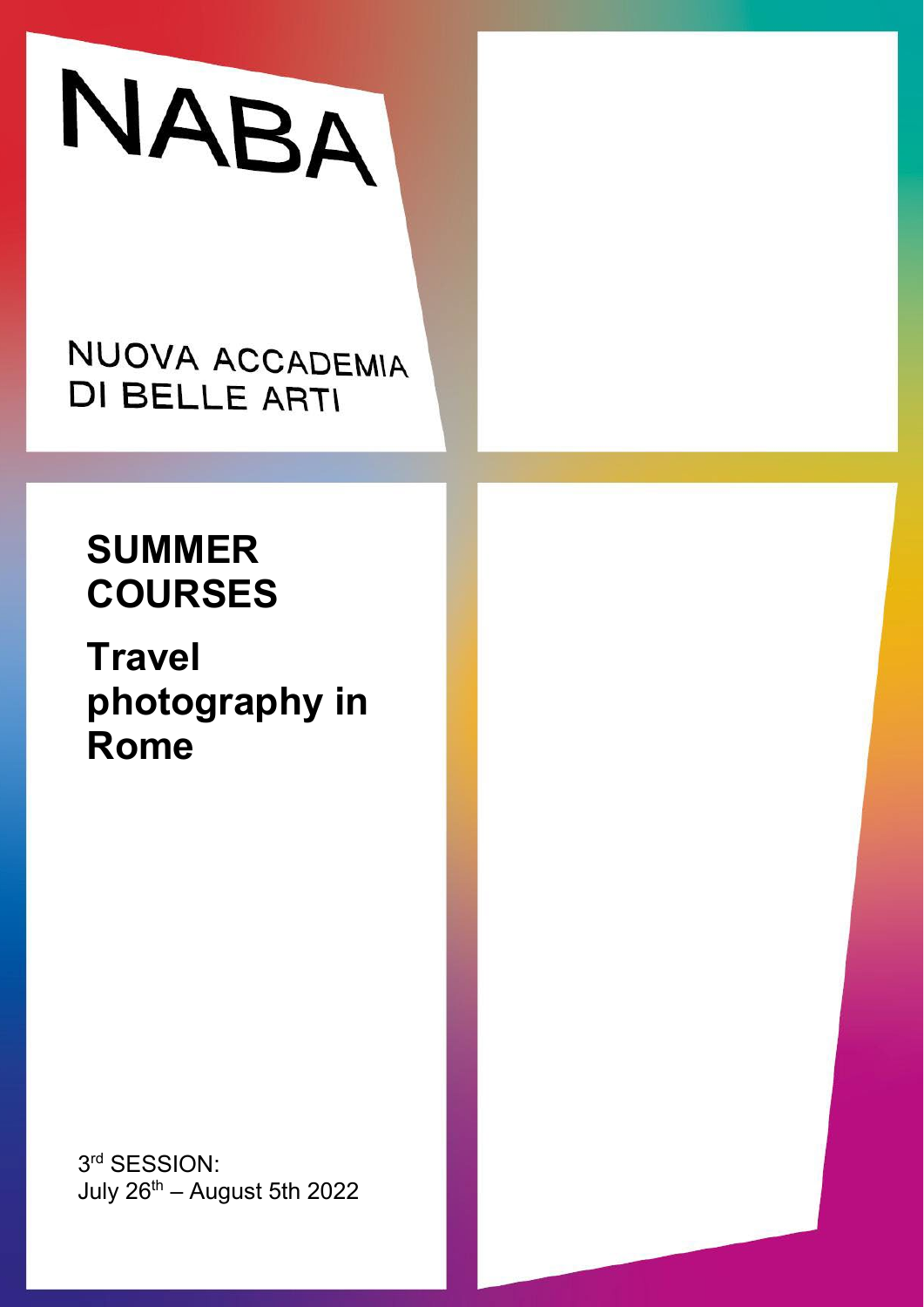

## **Travel photography in Rome**

**School:** Nuova Accademia di Belle Arti **Address:** Via Ostiense 92, 00152 Roma, Italy **Phone:** +39.06.90251.309 **E-mail:** summer@naba.it **Course Structure:** 45 hours – 9 lesson days **ECTS**: 3 ECTS credits\*

\*ECTS credits only awarded to university students or participants who are completing or have completed a university or academic study path

#### **TITLE – AREA**

Travel photography in Rome (experience level)

### **COURSE TEACHER**

Giuseppe Fanizza

#### **COURSE DESCRIPTION**

During the course, students will experience a photographic journey in Rome using, as an inspirational map, the iconic images of the masters of photography who, during their career, shaped the visual narrative of the eternal city: Martin Parr's tourists, Gabriele Basilico's monuments and Koudelka's stones, among others, will act as a set of visual guidelines for an exploration of both famous and secret spots of Rome.

With the guidance of the lecturer Giuseppe Fanizza, students will learn to look at their travel photographs, not only as a result, but also as the keys of a map of their personal experience in Rome.

#### **COURSE OBJECTIVES**

In this course, students will learn the fundamentals of photography while exploring Rome, one of the world's most historic and beautiful cities. Through practical workshops, they will experiment with creative composition, camera controls, lighting, and color films. The lecturer will guide students through the discovery of narrative aspects of travel photography, focusing on portraying places, events, and themes, and on using storytelling techniques as tools to communicate their experience and vision. They will also gain familiarity with a variety of techniques to correct or improve images through the use of computer software.

#### **ADMISSION REQUIREMENTS**

Students must have basic technical skills in the use of photographic equipment and be inclined to on foot urban exploration.

#### **OUTPUT**

Every student will be able to design and present a draft edit of his personal photographic travel portfolio, either in digital format or paper dummy.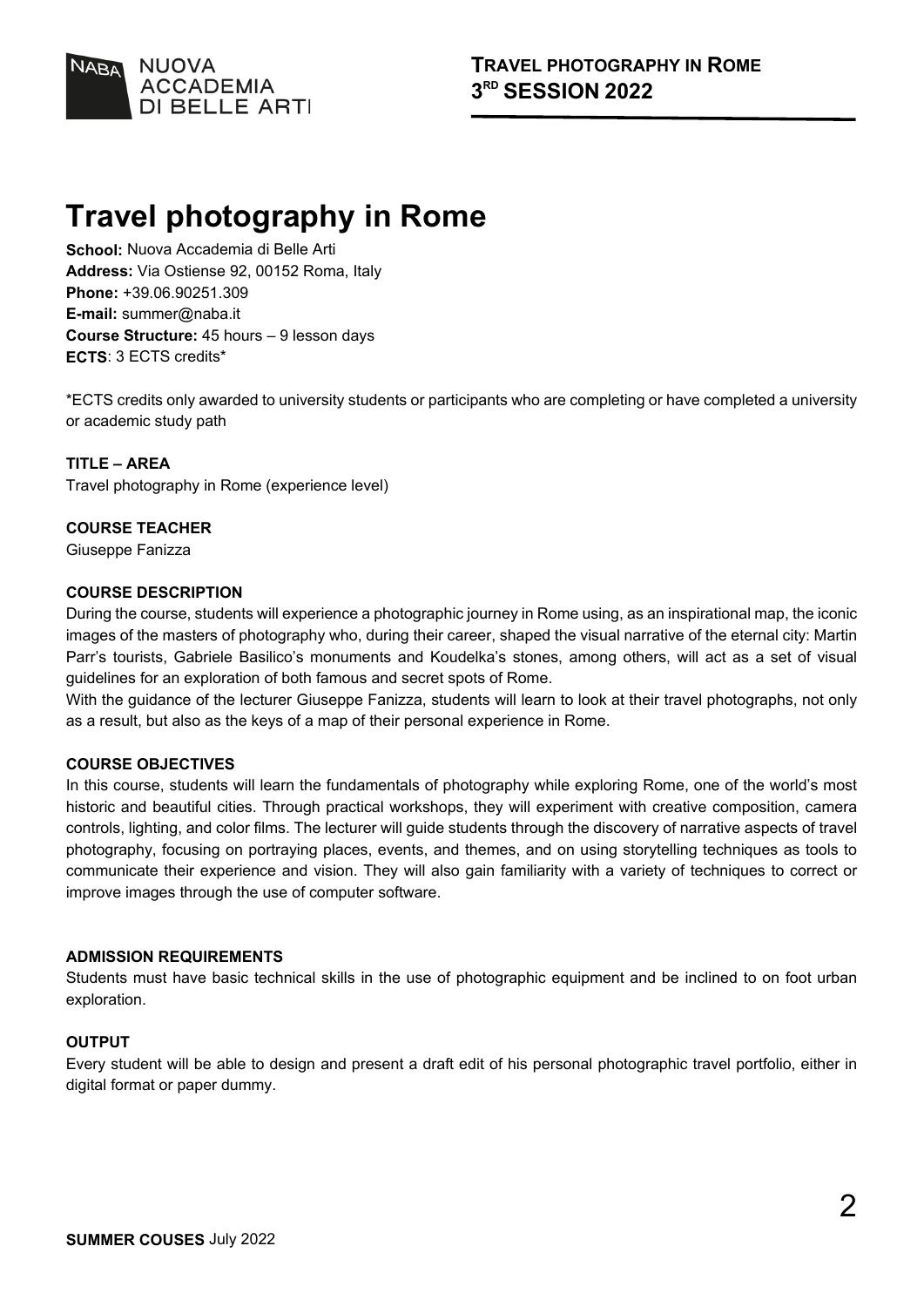

**LIST OF MATERIALS AND TOOLS**  Students are required to bring a paper notebook/sketchbook both during classroom and outdoor lessons and to wear

comfortable walking shoes for the on-field explorations and walks. Students are invited to bring their own photographic equipment for the outdoor sessions and their own laptops for the editing and post production sessions. Equipment from NABA may be used upon request and until exhaustion.

#### **ATTENDANCE POLICY**

Class attendance is required for successful completion of the course. Attendance will be taken every class period. Students should attend every lesson, and try to be in class at least 10 minutes before the beginning of class. On the last day of classes, instructors will issue a **Certificate of successful attendance only to all students who completed at least 80% of the course.**

#### **COURSE POLICY**

The Faculty of NABA takes Academic integrity seriously. Instances of academic dishonesty such as plagiarism won't be tolerated.

Mobile phones will be kept switched off all the time during class. Use of laptop during classes for personal purposes is forbidden.

#### **TEACHING METHODS**

After an introduction session about the course strategy and schedule the students will be guided by lecturer Giuseppe Fanizza in 6 visits to 6 different spots, both in the center and in the outskirts of Rome: Fori Imperiali and surrounding monuments, Caffarella and Appia Antica, Acquedotto Claudio and Cinecittà. Each of the visits will be inspired by the work of a great photographer which the students will use as a trigger for starting their own photographic discourse about the visited location.

The last session, back in the classroom at NABA, will focus on the editing and post-production process and guide the students through the realization of their digital travel portfolio.

#### **TEACHER'S SHORT BIO**

Giuseppe Fanizza (Fasano, Italy. 1979) deals with both professional photography and visual research. His work ranges from documentary photo projects to participatory storytelling and relational devices, with a focus on the transformation of social landscape.

He designed, realized and presented photographic and video projects in collaboration with the Central Institute for Cataloguing and Documentation of the Italian Ministry of Culture, SoutHeritage Foundation (Matera), St James Cavalier Centre for Creativity (Valletta, Malta), VSMSLab Cyprus, the Visual Sociology Department of the University of Milan Bicocca, Fondazione Forma per la Fotografia (Milan), Careof (Milano), Sky Arte TV Italy. His photographs have been published by LaRepubblica editorial group, National Geographic Italia, Hearst Magazines

## **1. Grading**

Total number of ECTS assigned for the successful completion of the course: **3 ECTS**

.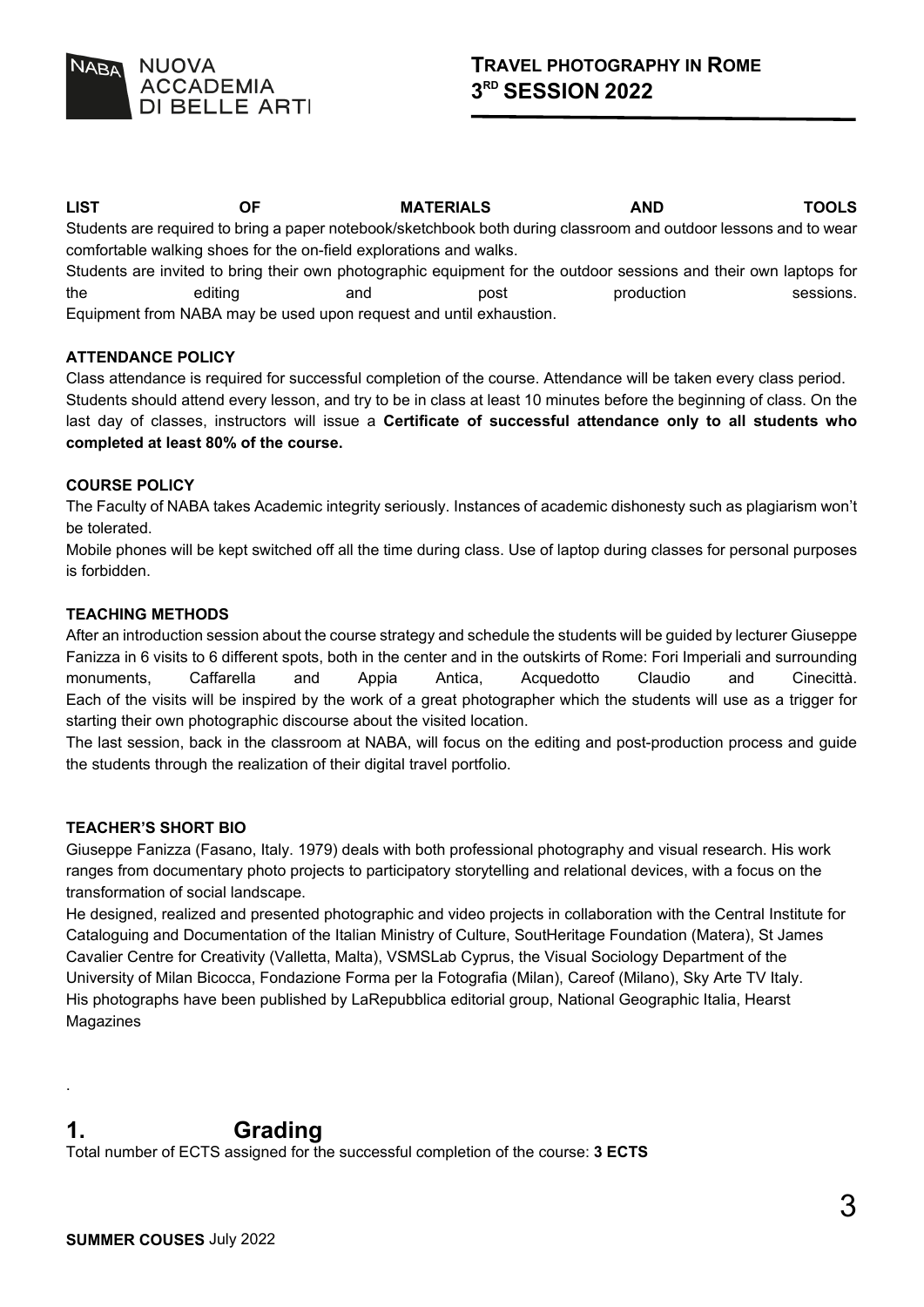

|              | <b>Grading Weights</b>                    | <b>Grading Scale</b> |                       |
|--------------|-------------------------------------------|----------------------|-----------------------|
|              |                                           |                      |                       |
|              | Attendance                                | $30\%$               | Excellent = $90-100$  |
| 2.           | <b>Participation and Creative Process</b> | 40 %                 | $Good = 80-89$        |
| 3.           | Final work / Final presentation           | $30\%$               | Average = $70-79$     |
|              |                                           |                      | Below Average = 60-69 |
| <b>TOTAL</b> |                                           | 100%                 | Poor = $59$ or below  |

|                                                                            | <b>Excellent</b><br>90 -100%                                                                      | Good<br>$80 - 89%$                                                                                | Average<br>$70 - 79%$                                                               | <b>Below Average</b><br>$60 - 69%$                                                                  | <b>Poor Below</b><br>60%                                                         |
|----------------------------------------------------------------------------|---------------------------------------------------------------------------------------------------|---------------------------------------------------------------------------------------------------|-------------------------------------------------------------------------------------|-----------------------------------------------------------------------------------------------------|----------------------------------------------------------------------------------|
| <b>Attendance</b><br>$(30\%)$                                              | On time, perfect<br>attendance                                                                    | Seldom late:<br>attended<br>between 95%<br>and 90 % of the<br>course                              | Occasionally<br>late: attended<br>between 90 %<br>and $85\%$ of the<br>course       | Occasionally<br>late: attended<br>between 85%<br>and 80% of the<br>course                           | Frequently late,<br>attended less<br>than 80% of the<br>course: FAILED           |
| <b>Participation</b><br>and Creative<br>Process $(40\%)$                   | Demonstrates<br>strong<br>understanding<br>of the topic &<br>thorough,<br>creative<br>research    | Shows good<br>grasp of the<br>topic & good<br>research                                            | Exhibits average<br>comprehension<br>of the topic &<br>average<br>research          | Shows some<br>awareness of<br>the topic &<br>below average<br>awareness of<br>research              | Has shallow<br>insight into the<br>topic & poor<br>grasp of<br>research          |
| Original<br><b>Project (Final</b><br>work/ Final<br>presentation)<br>(30%) | <b>Exhibits</b><br>exceptional<br>analysis of<br>concepts &<br>production of<br>original proposal | <b>Exhibits</b><br>exceptional<br>analysis of<br>concepts &<br>production of<br>original proposal | Exhibits average<br>analysis of<br>concepts &<br>production of<br>original proposal | <b>Exhibits below</b><br>average<br>analysis of<br>concepts &<br>production of<br>original proposal | Exhibits poor<br>analysis of<br>concepts &<br>production of<br>original proposal |

**2.**

**3.**

**4.**

**5. Course Schedule\*** 

**1ST WEEK**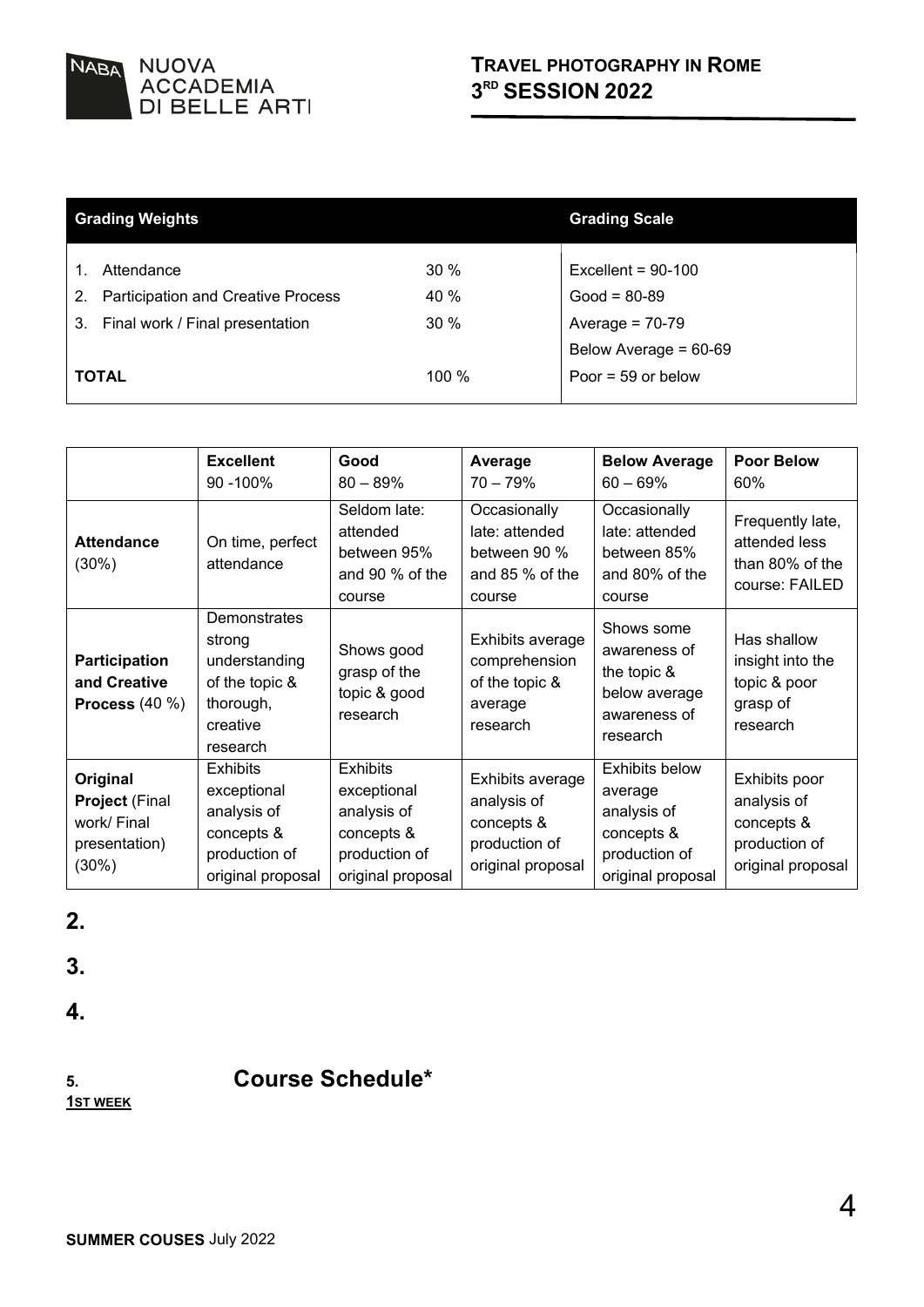

| <b>Day</b>         | <b>Time</b>     | <b>Professor</b>    | h | Lesson-subject                                                                                                                                                                                               |
|--------------------|-----------------|---------------------|---|--------------------------------------------------------------------------------------------------------------------------------------------------------------------------------------------------------------|
| Day 1<br>Tuesday   | $09:00 - 14:00$ | Giuseppe<br>Fanizza |   | <b>CLASSROOM</b><br>Welcome and Registration.<br>Course strategy and schedule.<br>Introduction to the work of the<br>photographers who visited the locations<br>included in the program.<br>Equipment check. |
|                    |                 |                     |   |                                                                                                                                                                                                              |
| Day 2<br>Wednesday | $09:00 - 14:00$ | Giuseppe<br>Fanizza |   | <b>OUTDOOR</b><br>Location: Fori Imperiali<br>Very close to very far: Josef Koudlka and<br>Fori Imperiali romans ruins.                                                                                      |
|                    |                 |                     |   |                                                                                                                                                                                                              |
| Day 3<br>Thursday  | $09:00 - 14:00$ | Giuseppe<br>Fanizza |   | <b>OUTDOOR</b><br>Location:<br>Pantheon,<br>Roma<br>center.<br>Navona, Piazza del Popolo.<br>Monumentality: Gabriele Basilico<br>and<br>Piranesi<br>grand<br>of<br>views<br>Rome<br>monuments.               |
|                    |                 |                     |   |                                                                                                                                                                                                              |
| Day 4<br>Friday    | $09:00 - 14:00$ | Giuseppe<br>Fanizza |   | <b>OUTDOOR</b><br>Location: Acquedotto Claudio, Via del<br>Mandrione, Casilina Vecchia.<br>Following the water: Hans Cristian Schink<br>and the Ancient Roman Aqueduct of<br>Acqua Claudia.                  |